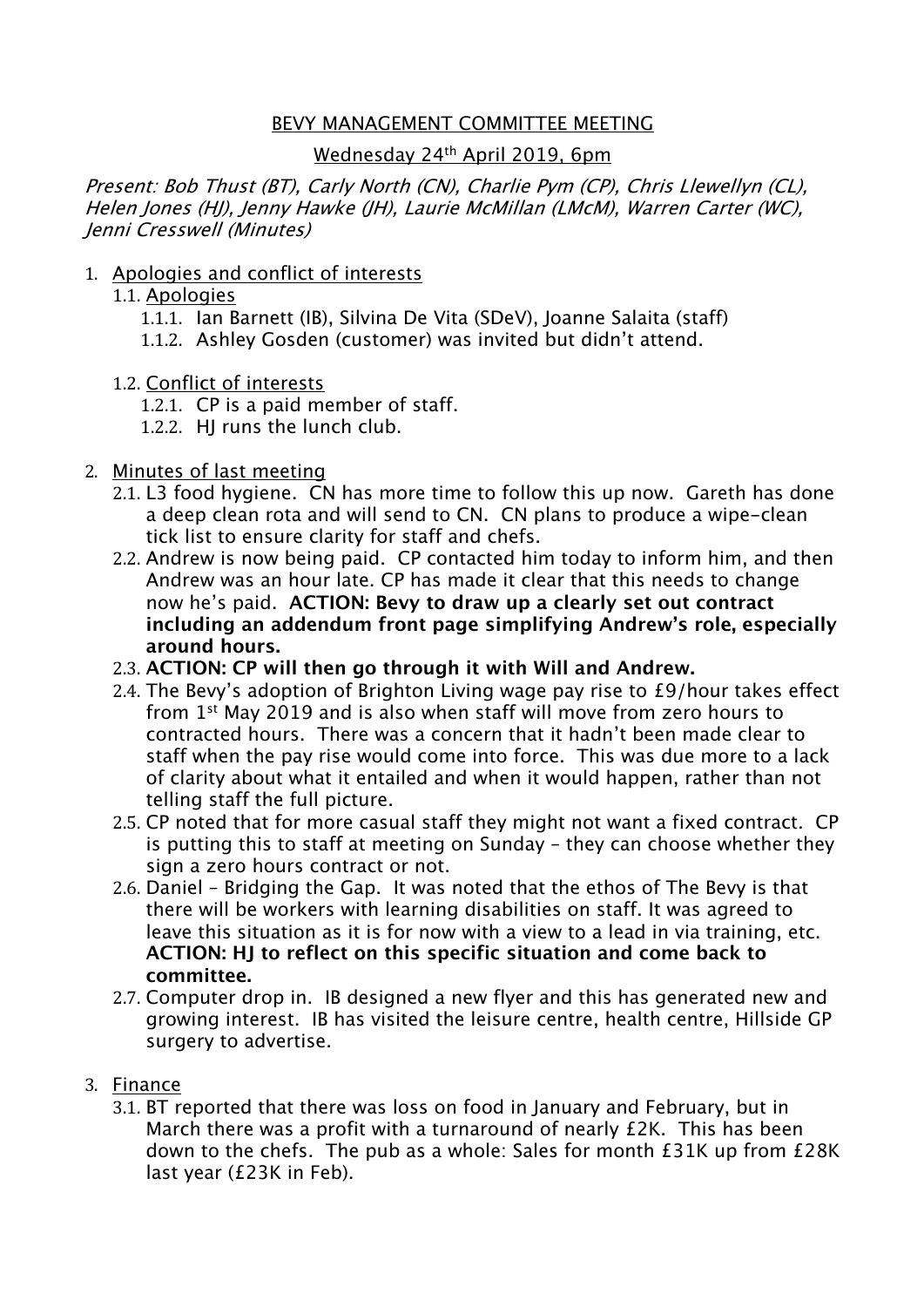- 3.2. Stock takes: There are still some issues.
- 3.3. Budgeted for break-even position at year-end; it looks likely there will be a loss of £4-5K which is not awful considering it has included changes in management and food operation changes.
- 3.4. It was agreed that there be a price rise of 10p across the board on drinks. This is fair and in line with price rises on purchasing. **ACTION: CP to amend prices from 1st May.**
- 3.5. **ACTION: A notice to be placed on the noticeboard to explain the price rises, being clear about why.** BT is always happy to talk through finance in detail about any questions raised with anyone.
- 3.6. In the budget there is a target for grant income of £15K over the year as contribution to core costs. There is currently an operating loss of £8,600 plus grant (£7K net cash in budget). A seasonal split across the budget has been recognised to help stick to budget.
- 3.7. These measures still leave The Bevy cash tight. The Bevy has an existing loan of £7,770 with South East Assist (SEA), which BT believes The Bevy should start to pay off. SEA are social lenders and would not put the business at risk, however, they could still call the loan in. BT proposed the following options:
	- 1. Use the predicted surplus in the budget to pay off the whole loan at £500/ month. However, this leaves The Bevy vulnerable with no financial buffer.
	- 2. Take out a second loan of £25K (6.5% interest) with repayments at £609/month over 4 years at a cost of £4K interest. This would allow The Bevy to pay off the existing £7,770 loan and keeping £10K as a safety net. This £10K would then be used to invest in generating income.
	- 3. Start to pay back the existing loan at £500/ month and leave decision to refinance for another 2-3 months. There is a risk with no buffer and although The Bevy can approach the lender if a break from repayment is necessary, it could take 2 months or so for the organisation to respond to the request (in line with when their decision making meetings take place).
- 3.8. There was some discussion about the best option. If more money came in, early paying off is possible. It was noted that it is usual for businesses to have loans to ensure that there is cash flow and a buffer.
- 3.9. It was agreed that if The Bevy go for the refinance offer that the funds are ring fenced to drive the Bevy development forward. This includes having a clear budget that does not include any spend from the loan. Any spend from the loan must come to the committee to agree strategic investment.
- 3.10. It was agreed to take option 2 to refinance. **ACTION: BT to make the application for refinance.**

# EBT discussion about buying the building

- 3.11. A while back the building was valued at £300K. At that time EBT were not prepared to sell for less than £1M.
- 3.12. BT has gathered figures from Terry and Gill and worked out a budget for what this would look like. Rent is £26K on 2 flats if fully occupied. Taking into account allowance for voids where unlet, the mobile phone mast, insurance and maintenance cost, projected profit is £24K/ year.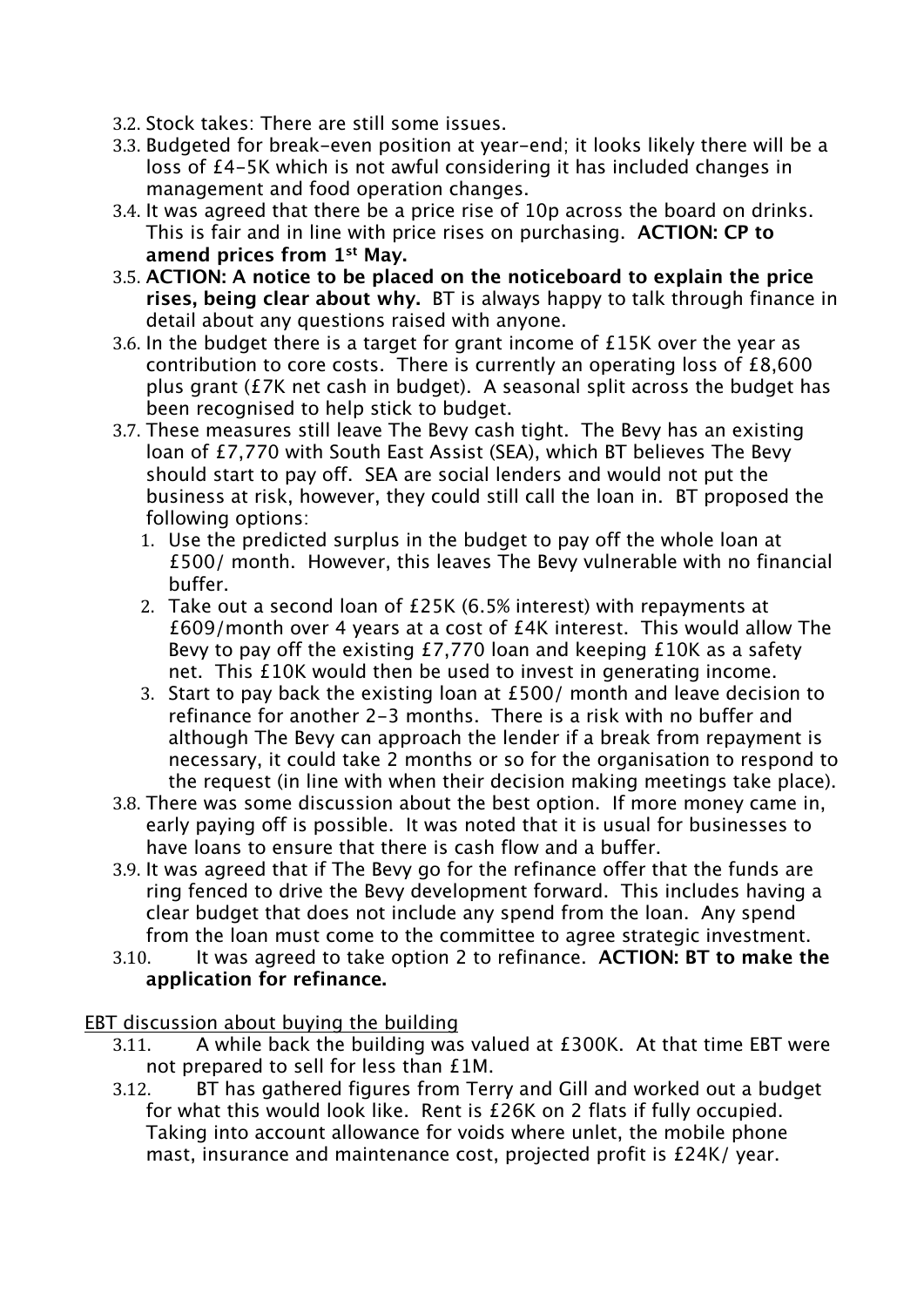- 3.13. Without a grant to put towards a purchase, mortgage payments based on £350K value would be £28K/ year. BT is confident that there would be capital funding available to help with the purchase and then to let the flats on a community land trust model.
- 3.14. The first step is to come to a loose agreement with EBT that they are willing to sell the property. BT proposed going to EBT with a suggested figure of £350K. It was agreed for BT to approach EBT with the offer. **ACTION: BT to discuss with EBT any potential for buying The Bevy property.**
- 3.15. WC also pointed out that IC has been instrumental in helping link in EBT with a community group to fund rental for Manor Hill. This could help set a precedent for EBT to develop their property letting.
- 4. Food group update
	- 4.1. There have been some issues with working with Real Junk Food's . To look at other suppliers such as FareShare.
	- 4.2. It was noted that the relationship with RJF has produced a momentum with the food and with Baz independently. The food is currently the best it has been.
	- 4.3. It was agreed to finalise Baz's hours and contract. It was confirmed he is working more than 20 hours, but these are flexible. Some of the specifics need to be discussed via the food group.
	- 4.4. BT reminded the group that Peninsular are being paid monthly to manage contracts. **ACTION: Food group to draw up a contact and send to Peninsula to feedback on.**
- 5. Barring policy/barring sub group
	- 5.1. CL confirmed that the policy needs to be updated every year and it is due to be done now. Looking to tighten up the policy and ensure committee agree any changes. CL took the group through the policy, pointing out areas needing addressing.
	- 5.2. It was agreed to change the response times to 48 hours for initial response with further 7 days if committee is to respond. It was further agreed not to have a time limit for appeals.
	- 5.3. If CP is on leave when the incident occurs, the decision needs to be made on his return. The person in qustion will be on an interim barring until then.
	- 5.4. It was agreed that customers be made aware that the decision lies with CP, and that committee can influence the decision. The latter aspect allows CP some leeway with negotiating through any situations. This also gives CP the authority to deal with situations without bringing them to the committee. It was noted that different situations might need different combinations of committee/ staff to have conversations with customers..
	- 5.5. It was noted that staff need support for dealing with these situations. JH has sent a link around about conflict training. **ACTION: CP to follow up on support from Holler and ask Steve what training is recommended for staff.**
	- 5.6. Customers 'expectation of behaviour' has been added to policy. This will go up on the noticeboard.
	- 5.7. Incident book **ACTION: CP to set one up.**